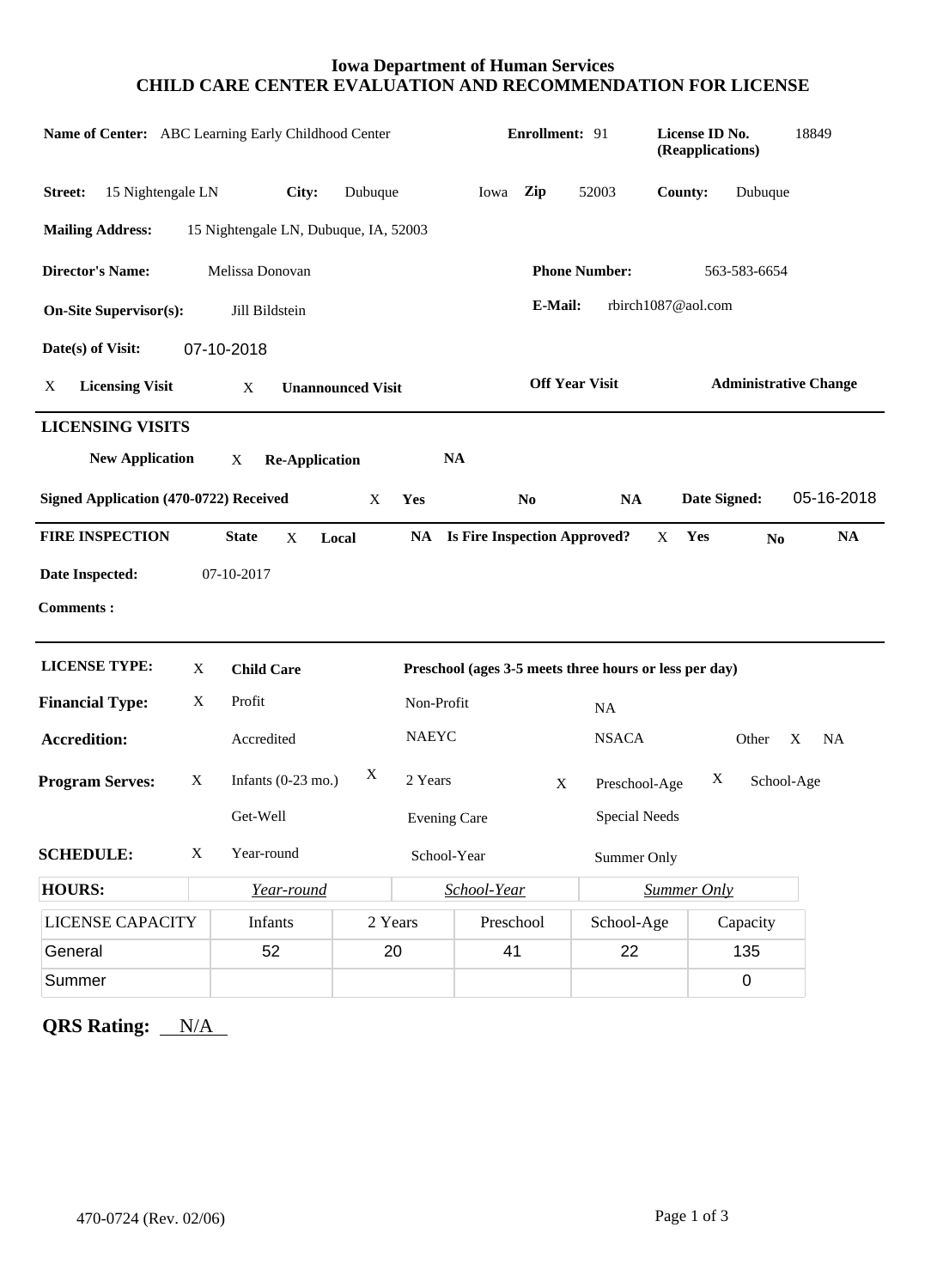| <b>RECOMMENDATION FOR LICENSE:</b> |                                                      |  |  |  |  |
|------------------------------------|------------------------------------------------------|--|--|--|--|
| X                                  | <b>FULL</b> license from<br>08-01-2018 to 08-01-2020 |  |  |  |  |
|                                    | <b>PROVISIONAL</b> license from                      |  |  |  |  |
|                                    | <b>DENIAL</b> of initial application                 |  |  |  |  |
|                                    | <b>SUSPENSION</b> of license                         |  |  |  |  |
|                                    | <b>REVOCATION</b> of license                         |  |  |  |  |

**Licensing Consultant: Date:** Heidi Hungate, MSW 07-12-2018

## **I. IF CURRENT LICENSE IS PROVISIONAL, IDENTIFY THE CORRECTIVE ACTIONS**

N/A

## **II. IDENTIFY THE AREAS OBSERVED ON THE VISIT:**

An unannounced licensing visit was completed at this center on 7/10/18. The center owner/director, Melissa Donovan, was present for the visit as were other staff. Melissa accompanied the licensing consultant throughout the licensing visit. The center, at this location has been in operation since 6/4/12. It is noted that Melissa owned a center previous to this with the same name, however, that location closed just prior to this new location opening. Melissa was able to purchase this property and completed extensive remodeling to the building to transform it into a large child care center. Melissa was previously qualified as a director with her experience and training. This is a large center using space on the main floor of the building. There is space upstairs that is currently used for storage and some utilities. The center does participate in the Iowa Voluntary Preschool program.

Program rooms include the following: Little Learners (two years); Discovery Drive (three years); PreK Parkway (four years and voluntary prek room); Stepping Stone Street (school age on non school days and before and after school, voluntary prek room school day); Crayola Court (18 to 24 months); Whipper Snapper Way (12 to 18 months); and Lullaby Lane (six weeks to approximately 12 months). Materials were accessible to the children in all program rooms. Program rooms are large, bright, and colorful. Most program rooms included adjacent restroom areas and sinks within the program rooms as well. Infant rooms included diaper stations and/or restroom areas adjacent with enough sinks to accommodate food preparation and hand washing if used appropriately. All program space was observed.

The center serves breakfast, snack, lunch, and snack. The center now participates in the CACFP. The center employs a cook and all meals and snacks are prepared on site in the center's kitchen.

# **III. IDENTIFY THE OBSERVED STRENGTHS OF THE CENTER:**

The director identifies having nearly 20 years of experience in the child care field and has completed some additional college coursework in the field of education. Melissa and her assistants have continued to work well together, and the program is quite well managed. Licensing information and staff and child files are highly organized. Program rooms are large and offer plenty of space for activities. Program rooms are bright with windows and also have access to the outdoor area. Activity planning is done quite well at this center, and staff appeared quite engaged with the children in program activities. The program participates in the local AEA program to borrow materials to enhance/supplement programming. The center also participates in the Lion's Club program that offers eye exams for the children. The center is in process of reappliation for four star QRS rating. The center continues to offer "family fun nights" once per month or bi-monthly to encourage family participation at the center. Melissa states the center also organizes a parent support group meeting once monthly called "Together We Can Dubuque" which she describes as similar to a PTA. The center completes a yearly parent survey and uses this to further improve the center. The center director states the center completed a fundraiser and was able to raise a large amount of money to use toward enhancing the outdoor area, additional classroom materials, enhance the kitchen area, and to move forward with expansion of the center to the second floor of the building (once approved by the fire inspector and DHS). The center plans to add a shade structure to the younger children's outdoor play area in the immediate future.The center continues with a strong partnership with the local CCRR and CCNC consultants. The director states the center partners with two local colleges to provide student teaching for several students. The center director states that the